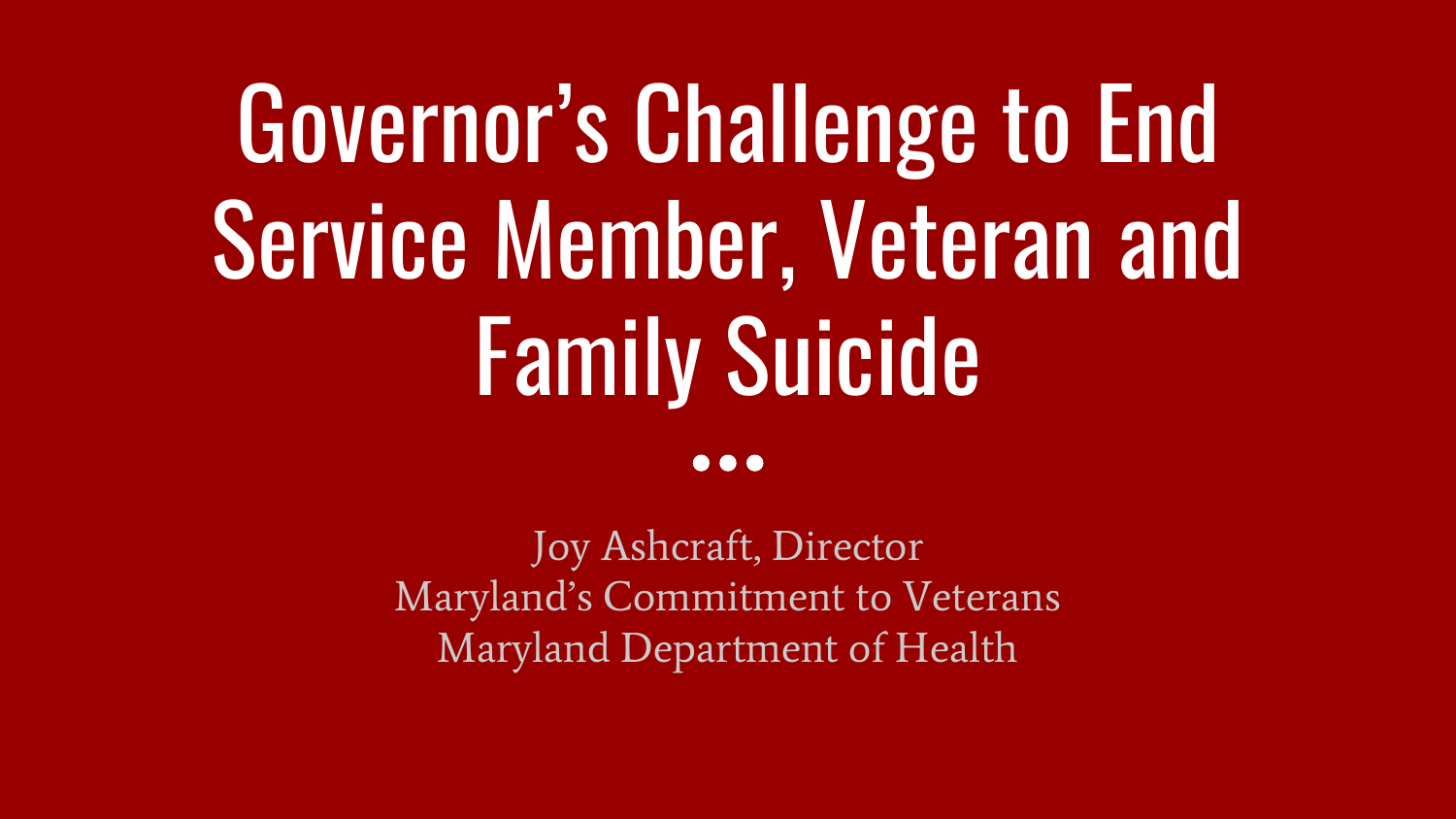### Why are we here?

Suicide is a national public health concern. We all must work collectively to reduce suicide rates using the best available information and practices. Coordinated efforts at the federal, state, and local levels are key to preventing suicide.

#### Maryland Statistics:

- Between 2015-2018, an average of 105 deaths by suicide occurred among those who had served in the Armed Forces (typically identified as such by family member or neighbor)
- Accounting for all suicide deaths in 2018, those who had served made up 17.4% of deaths but made up only about 9% of the adult population
- Those 80 years and older represented the largest number veteran suicide deaths
- 92% were male, 86% were non hispanic white
- Primary means was firearm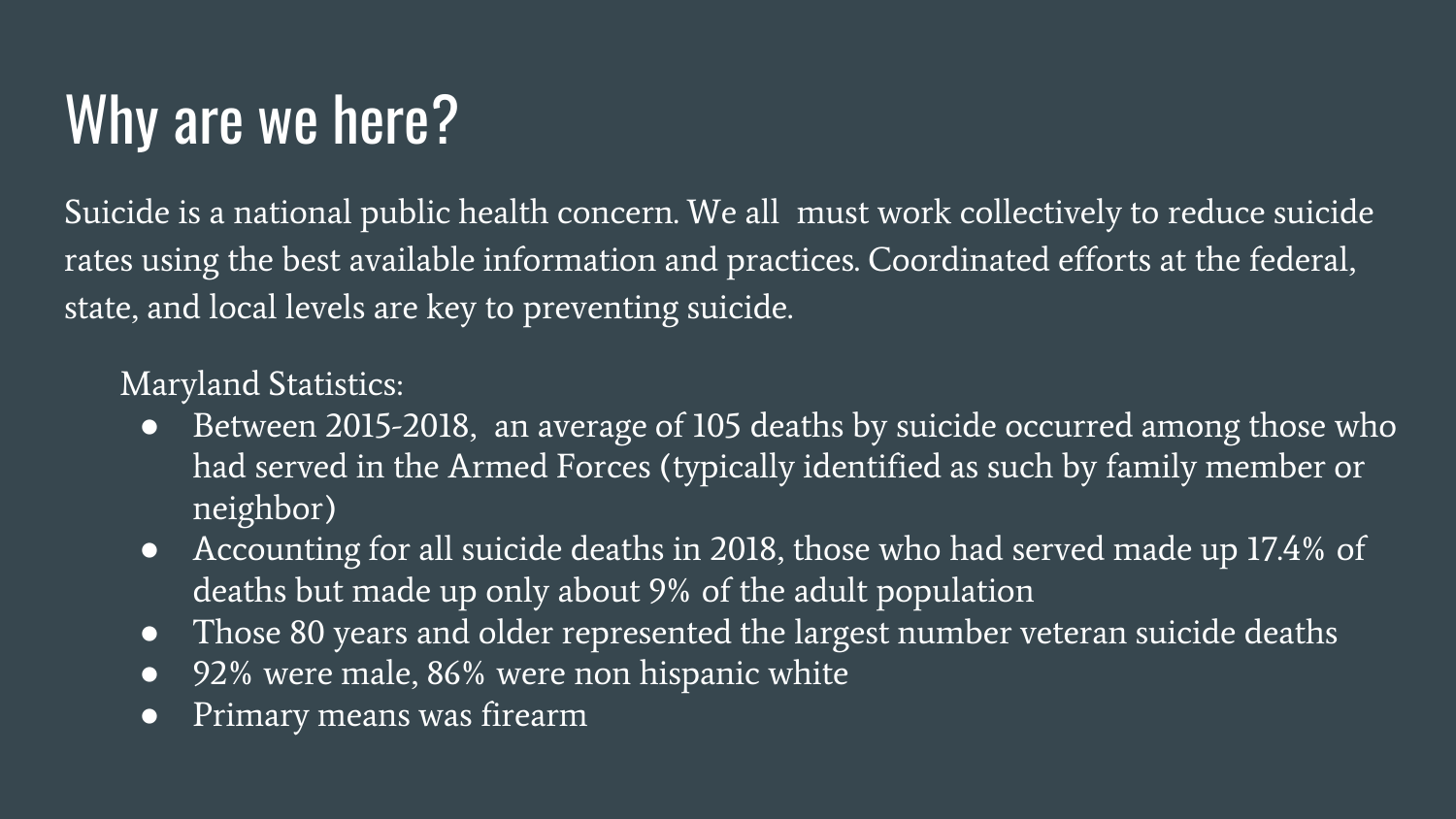#### Governor's Challenge Background

- Goal: Develop statewide plans based on the public health approach to prevent suicide
- Partnership between VA and SAMHSA
- Takes the Mayor's Challenge (started in 2018) to the state level
- 27 states have taken the "challenge"
- Maryland joined the newest cohort on May 19th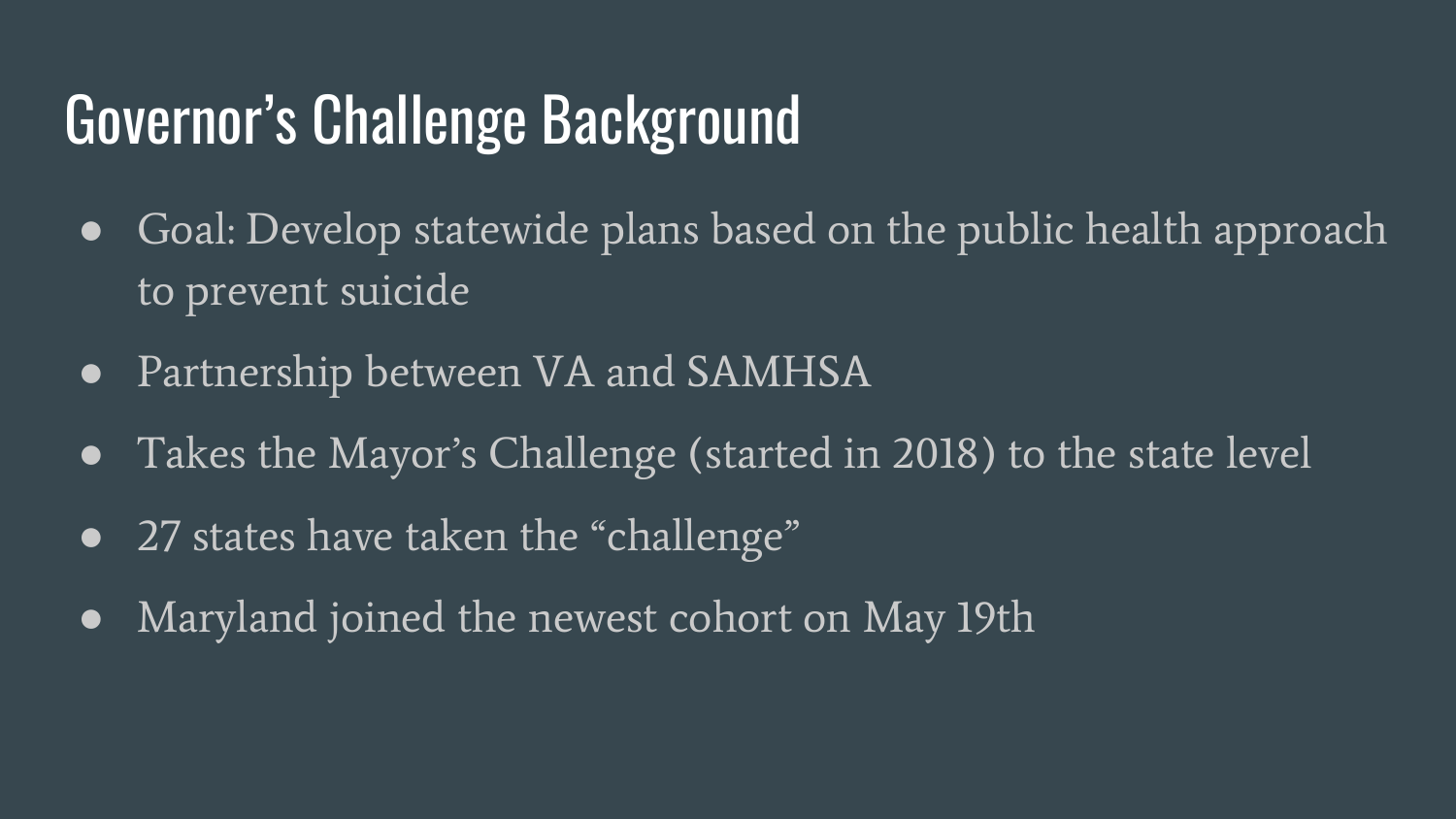#### The Mission

- Convene a state interagency military, government, and civilian team of leaders
- Understand the issues surrounding suicide prevention for SMVF
- Implement promising, best, and evidence-based practices
- Engage with stakeholders to enhance and align statewide efforts
- Increase knowledge about the challenges and lessons learned by using stateto-state sharing
- Define and measure success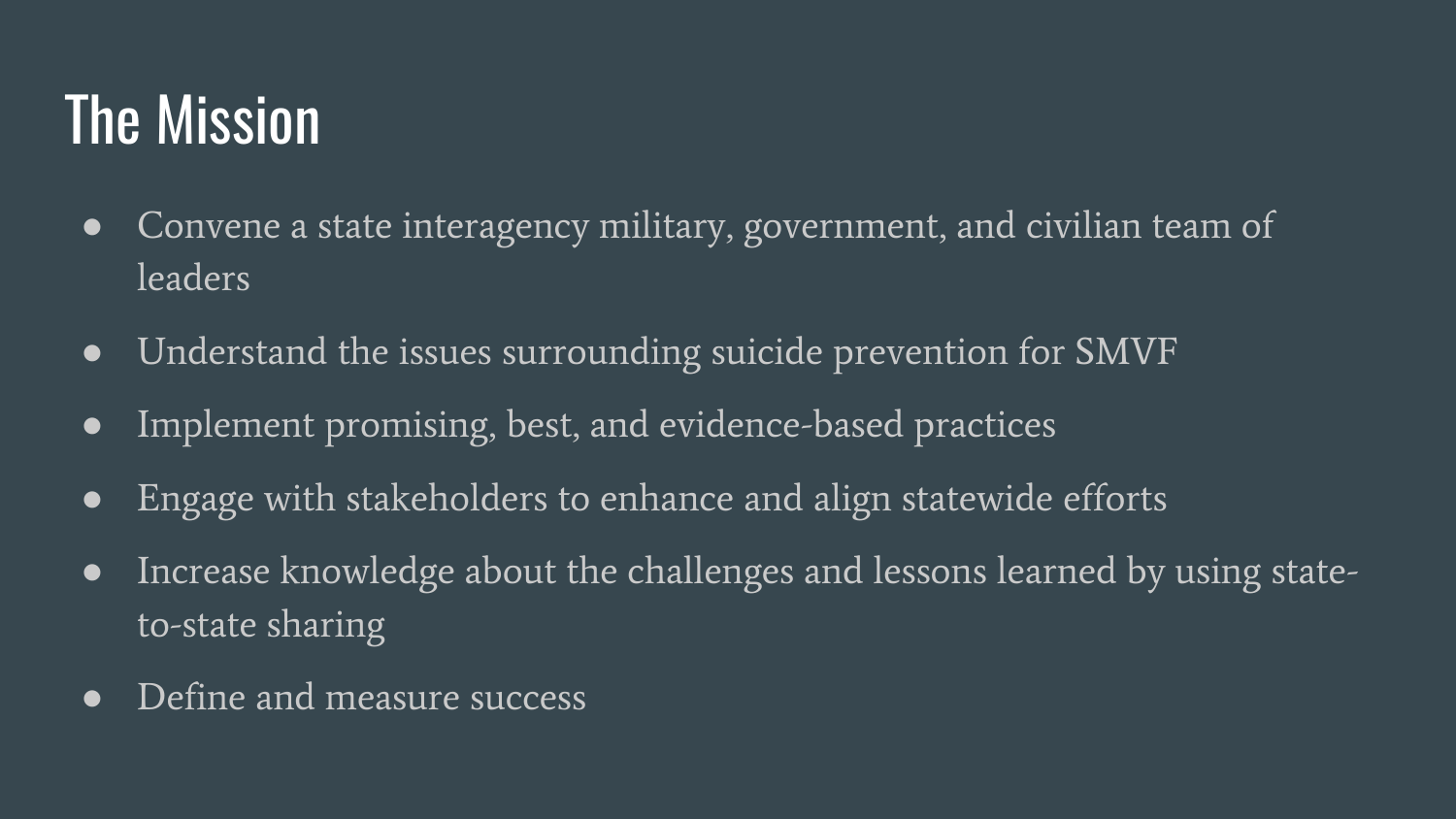## Our Team

- American Foundation for Suicide Prevention - MD Chapter
- American Legion Post 166
- American Red Cross of Southern Maryland
- Dundalk Vet Center
- Holy Cross Hospital
- Joint Base Andrews Transition Assistance Program
- Maryland Army National Guard
- Maryland Department of Health
- Maryland Department of Human Services
- Maryland Department of Veterans Affairs
- Maryland Governor's Office of Community **Initiatives**
- Maryland State Police
- Mid-Atlantic Permanente Medical Group
- Modern Military Association of America
- National Alliance for Mental Illness MD Chapter
- Prince George's County Veterans Commission
- Reid Temple AME Church
- Salisbury University
- Serving Together
- United States Navy Reserves
- United Way of Central Maryland
- University of Maryland
- Veterans Affairs Capitol Health Care Network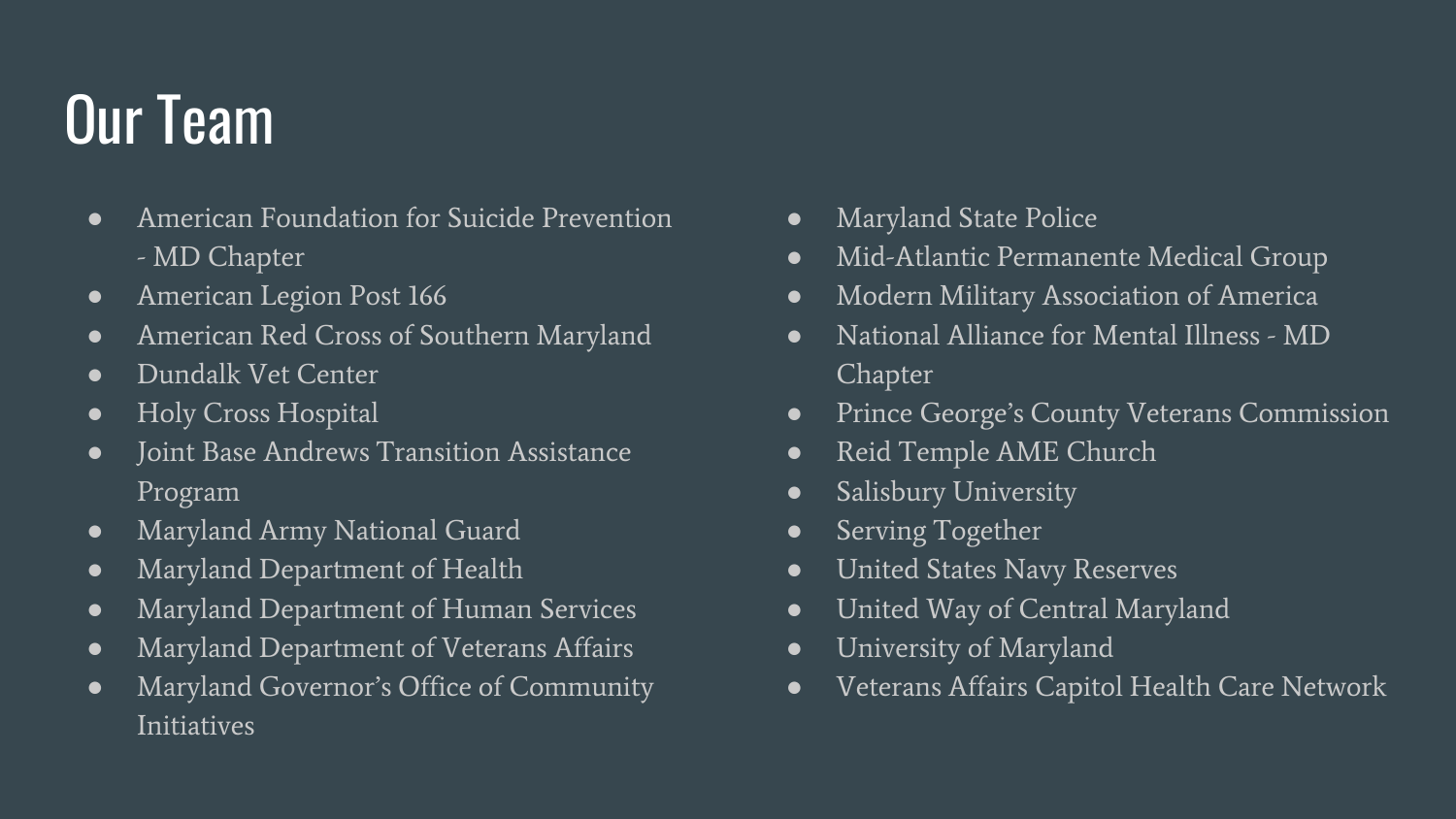#### Focus of Plan

- 4 Priority Areas
	- Identify SMVF and Screen for Suicide Risk
	- Promote Connectedness and Improve Care Transitions
	- Increase Lethal Means Safety and Safety Planning
	- Expand and Specialize Peer-to-Peer Service Coordination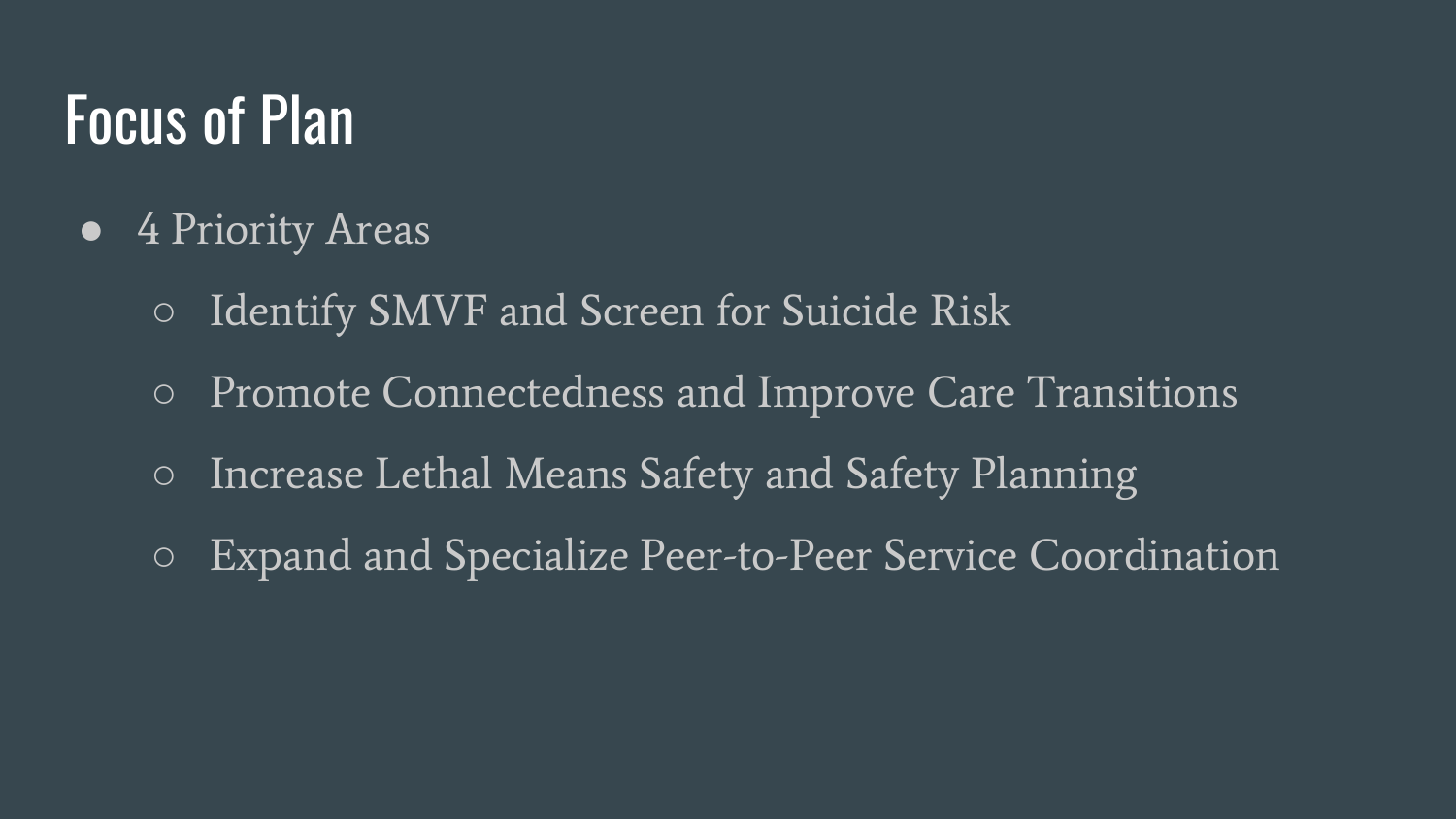# Maryland's "Ask the Question" Campaign Have You or a Loved One Ever Served in the Military?

#### $\bullet\bullet\bullet$

Dana Burl, Director, Outreach and Advocacy Program Maryland Department of Veterans Affairs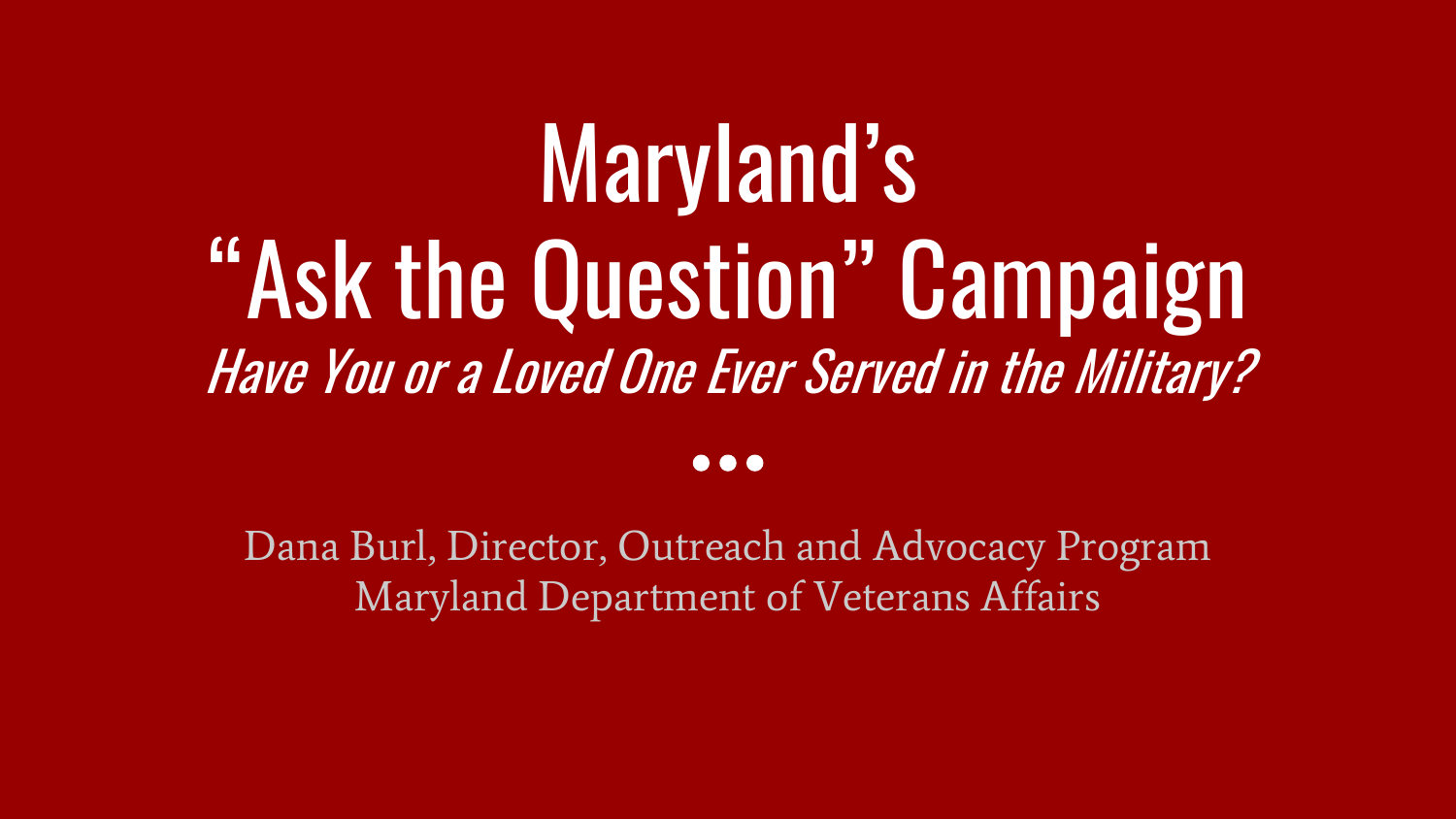#### Maryland's SMVF Population: what do we know?

390.000 veterans

- 30,000 active duty service members
- 18,000 reservists/national guard
- 130,000 veteran households with children
- 60,000 reserve/national guard/active duty dependents

Only 40% of Maryland veterans are enrolled in the VA healthcare system Nationally, 40% of veterans lost to suicide are not enrolled in the VA healthcare system In 2018, veterans represented 17.4% of all deaths by suicide in Maryland Of those veterans being seen for depression in the VA healthcare system, the VA is seeing a decreasing rate of suicide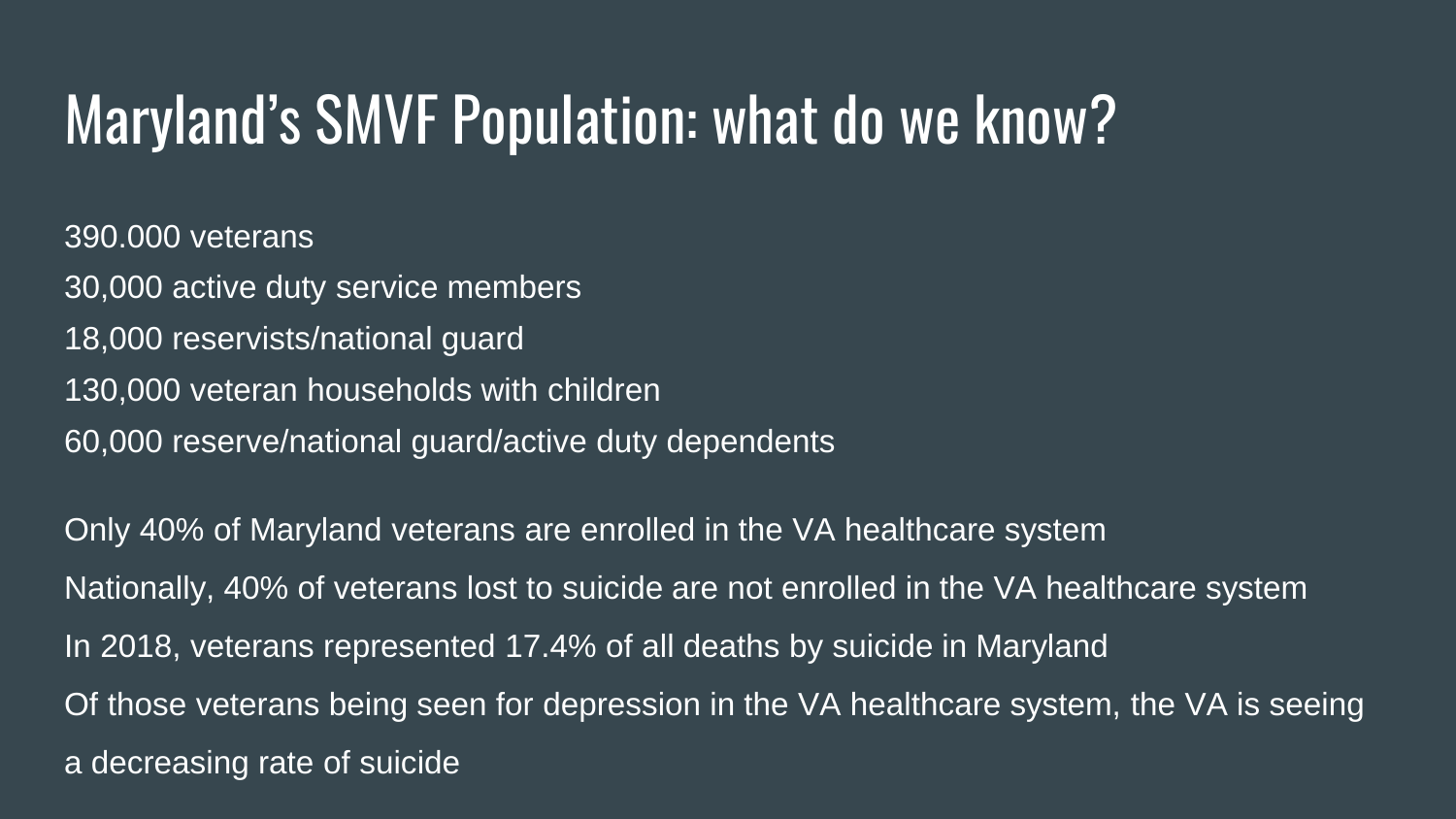Before we can connect and prevent, we must first identify… There is good news: other states have implemented similar initiatives and Maryland has the resources to make it happen:

> Connecticut, Maine, New Hampshire and Virginia have all managed pilot "Ask the Question" campaigns

\*President's Roadmap to Empower Veterans and End the National Tragedy of Suicide \*Governor's Challenge to Prevent Service Member, Veteran and Family Suicide \*Governor's Customer Service Initiative \*Governor's Commission on Suicide Prevention \*Veterans Services Specialist Program in State Government \*Maryland Commitment to Veterans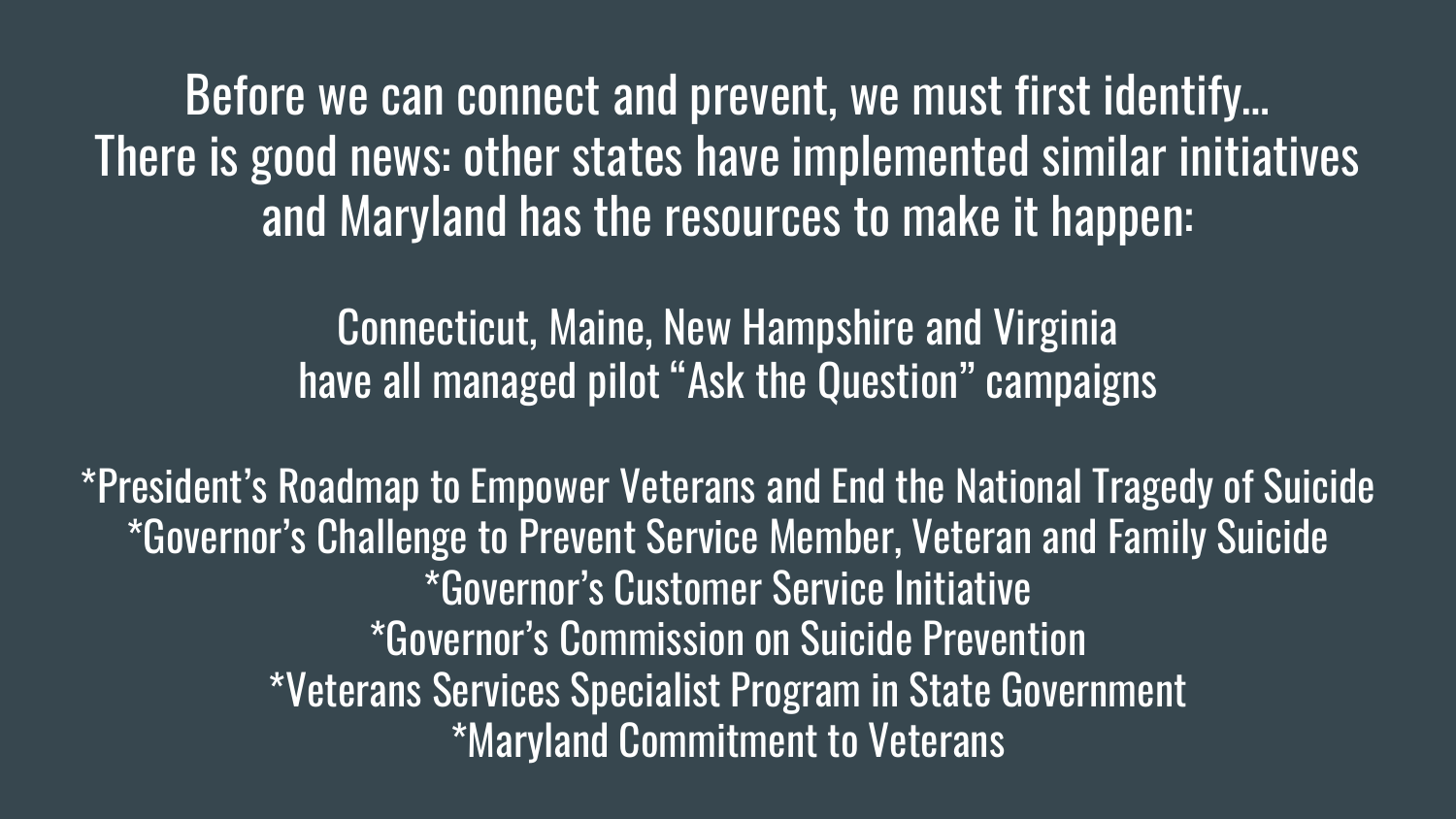#### Meet service members, veterans, and families...



#### WHERE THEY LIVE



#### WHERE THEY WORK

#### WHERE THEY THRIVE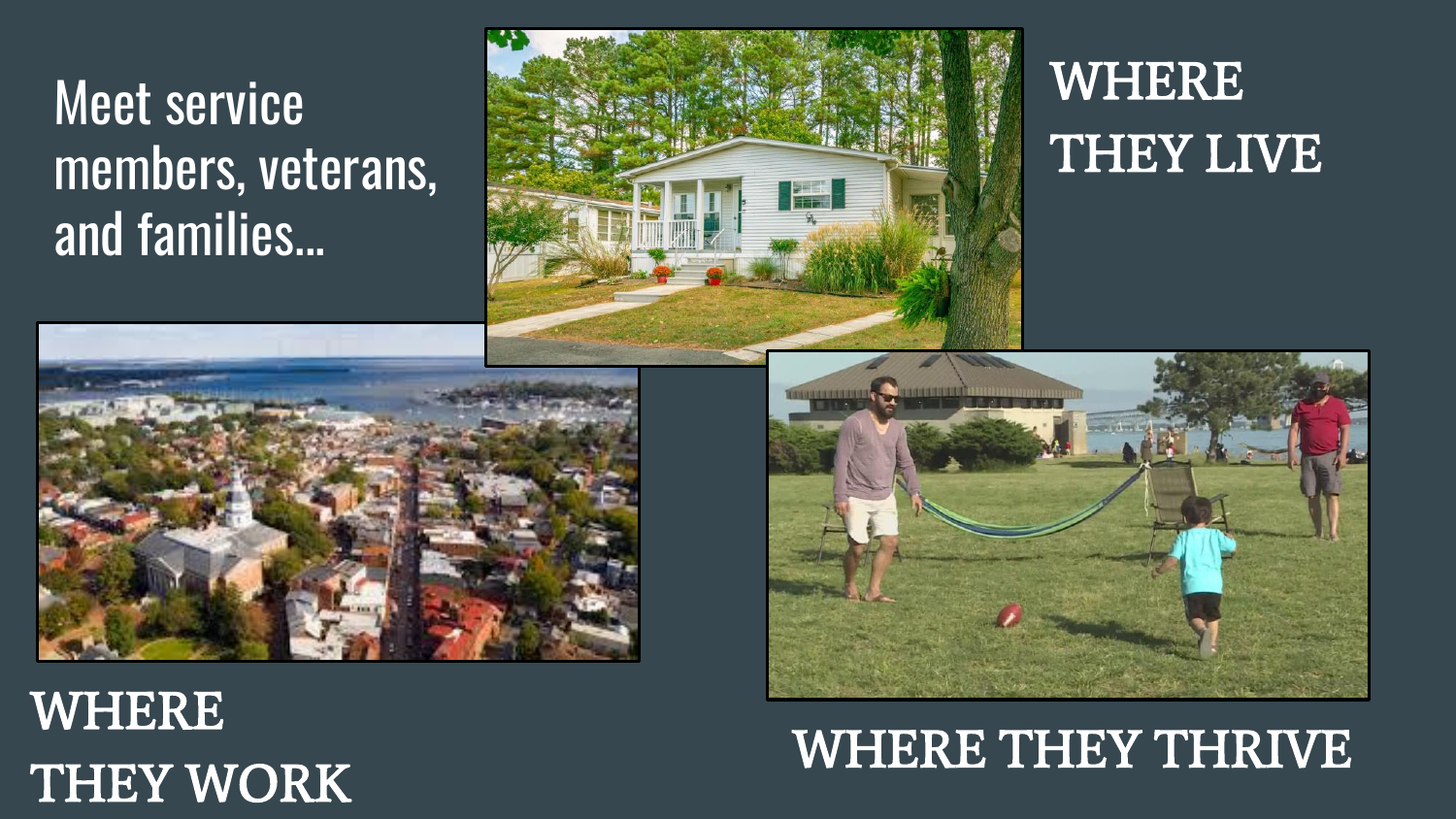#### Maryland's "Ask the Question" Campaign Approach

Asking the question starts the conversation Training promotes understanding Educating on resources builds connections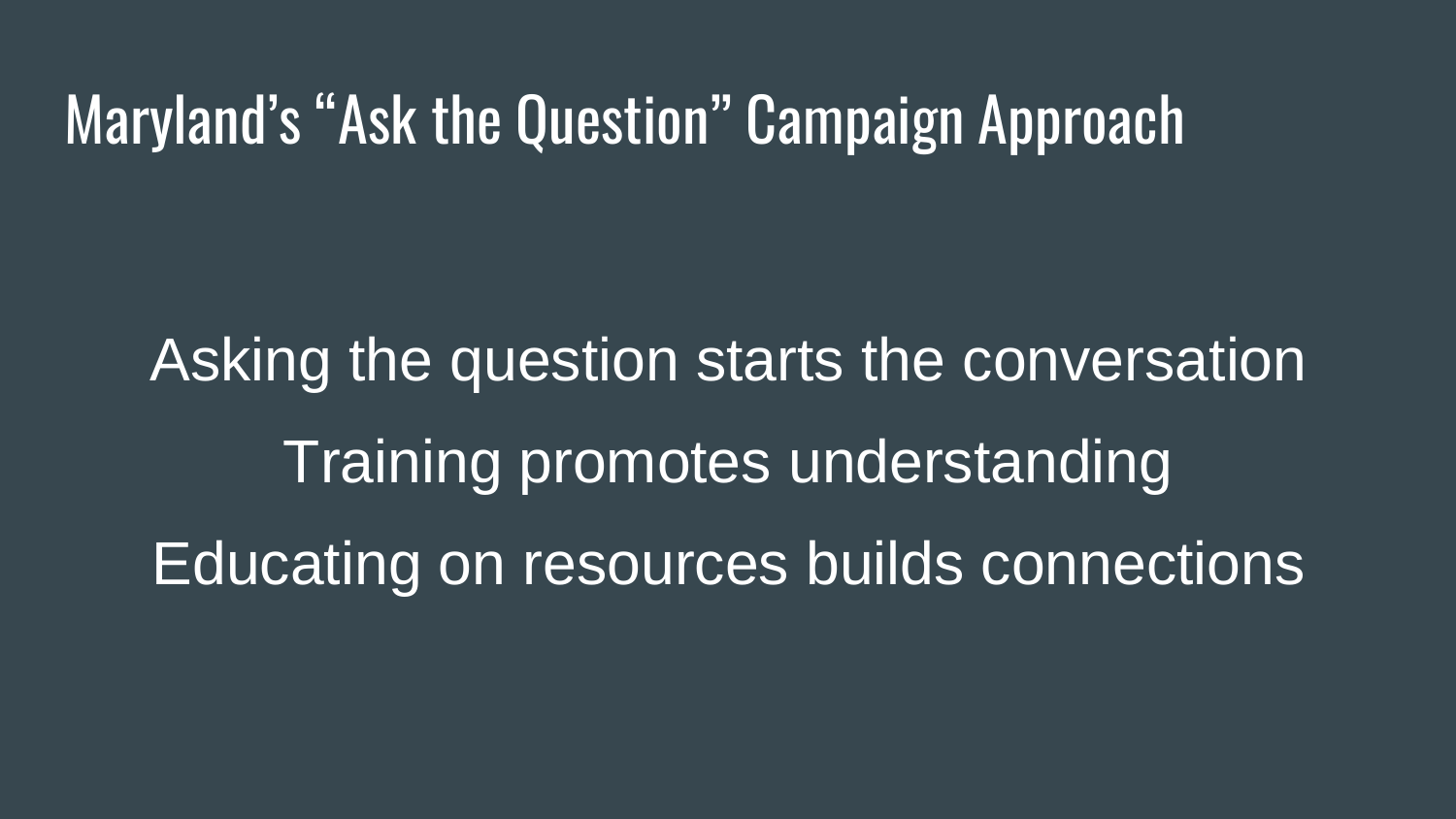## Three Pillar Approach

- 1. Law Enforcement (MSP)/ Justice System
- 2. Healthcare System
- 3. State Government
	- a. Human Services/Local DSS
	- b. Aging
	- c. Disabilities

Champions: MD National Guard MD State Libraries Other state agencies already asking the question

Launch Date Goal November 11, 2020